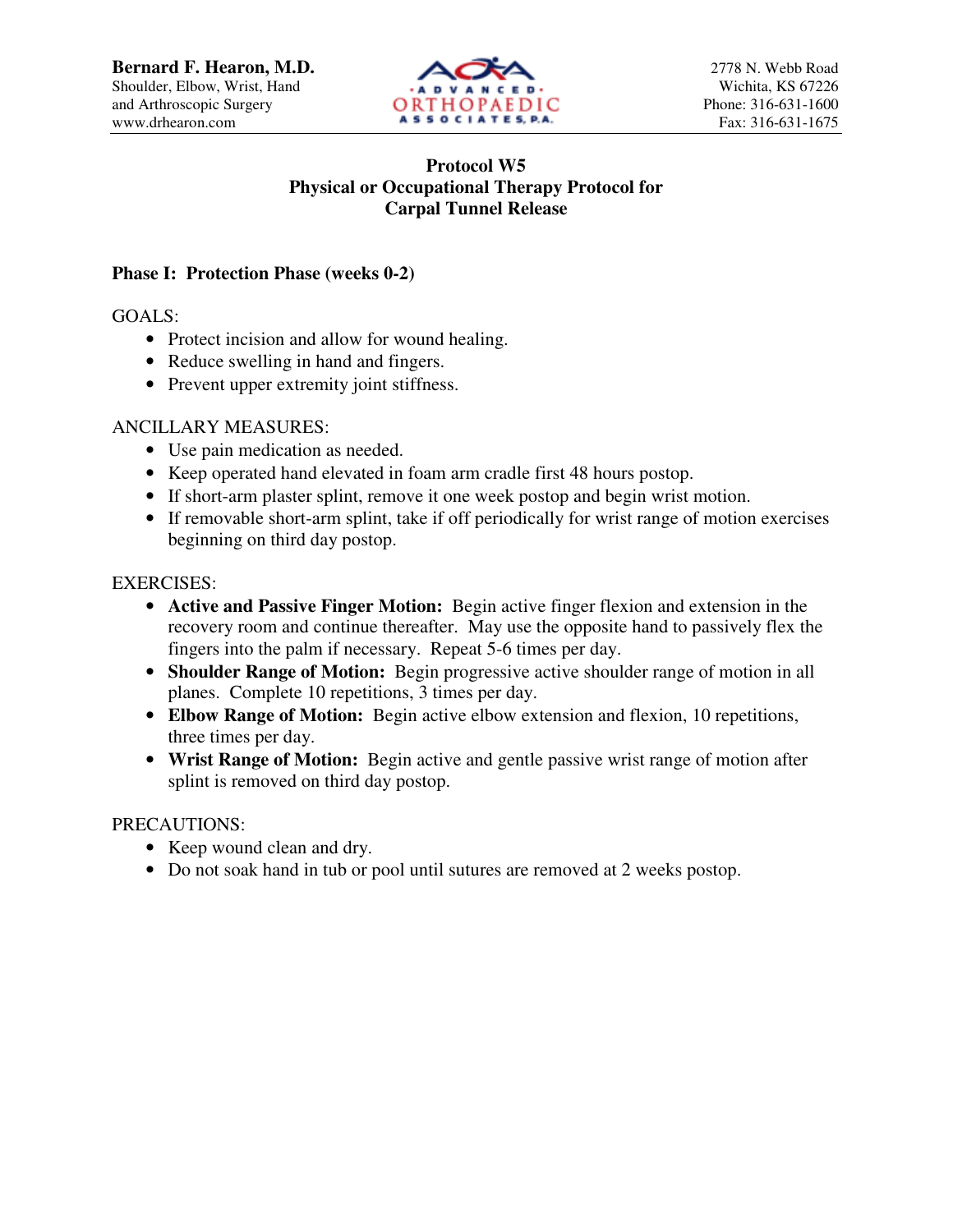

## **Protocol W5 Physical or Occupational Therapy Protocol for Carpal Tunnel Release**

### **Phase II: Motion Phase (weeks 3-6)**

GOALS:

- Maintain full ROM of shoulder, elbow, fingers.
- Achieve full ROM of the operated wrist.
- Decrease palmar pain.

### ANCILLARY MEASURES:

- Discontinue full time splint at 2 weeks postop.
- May use splint periodically after 2 weeks to protect palmar scar.
- After sutures are removed, begin aggressive scar massage.
- Compression glove may be required to control palmar edema in some cases.

### EXERCISES:

- **Continue all Phase I exercises.**
- **Wrist Range of Motion:** Continue progressive active and passive wrist range of motion to achieve full wrist motion by the end of this phase.
- **Grip Strengthening:** Initiate gentle hand strengthening by squeezing rubber ball, Silly Putty or Nerf ball. May progress to hand exerciser by the end of this phase.

## PRECAUTIONS:

- Avoid pushing off with operated hand.
- Avoid use of vibrating tools.